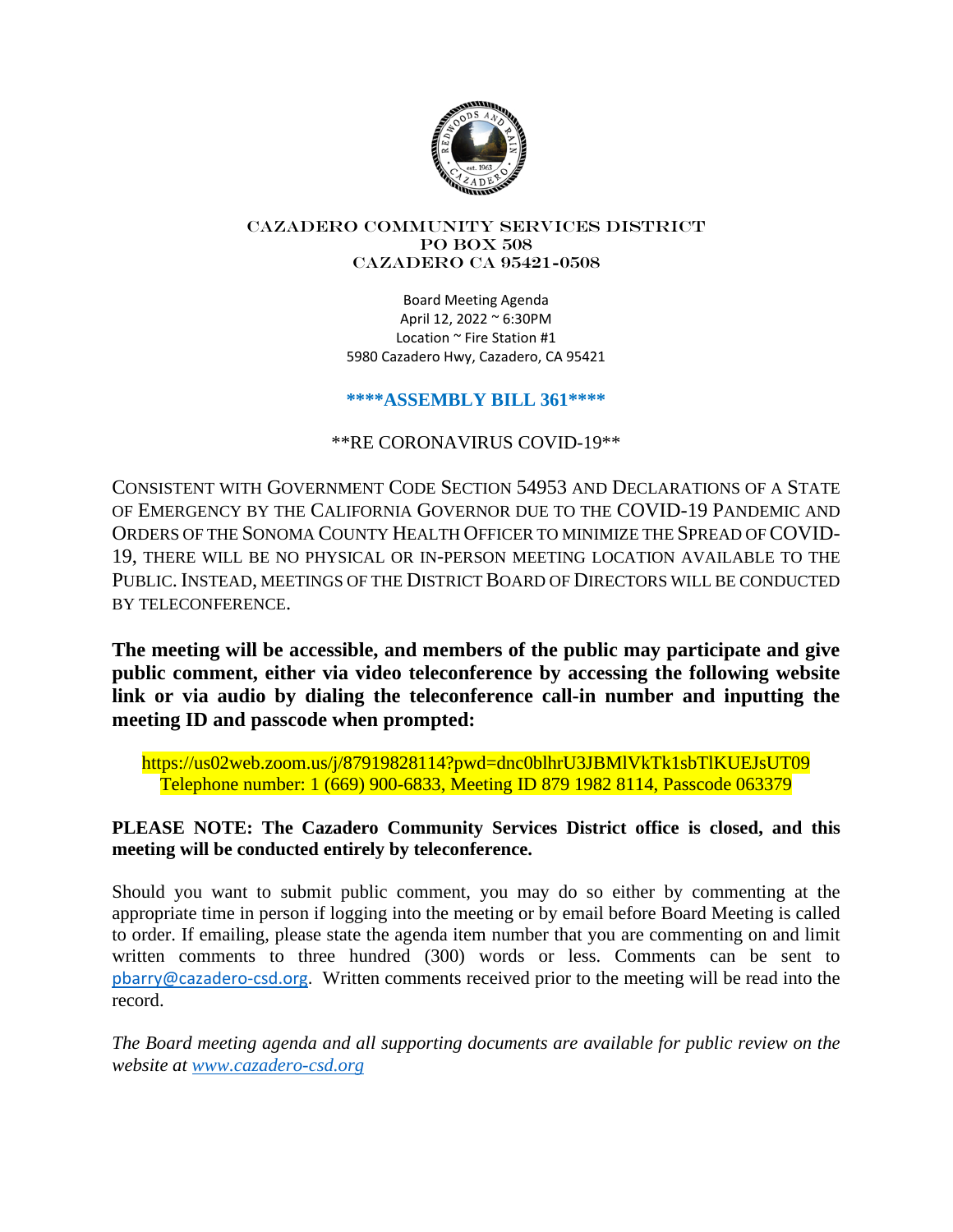### **CALL TO ORDER**

### **PLEDGE OF ALLEGIANCE**

### **ROLL CALL**

President P. Barry Director M. Berry Director H. Canelis Director D. DeBeaune Director S. Griswold

### **OPEN TIME FOR PUBLIC EXPRESSION**

*This is an opportunity for any member of the public to briefly address the District Board on any matter that does not appear on this agenda and is restricted to matters within the Board's jurisdiction. Items that appear to warrant a more-lengthy presentation or Board consideration may be placed on the agenda for discussion at a future meeting. Please limit comments to three hundred (300) words.* 

#### **AGENDA ADJUSTMENTS**

*An opportunity for the Board President to approve adjustments to the current agenda.* 

### **DIRECTOR REPORTS**

*An opportunity for Directors to report on their individual activities related to District Business.* 

#### **STAFF REPORTS**

- 1. Administrative Assistant
- 2. Fire Department and Firefighters Association Report
	- a. Operations
	- b. Administration
	- c. Training
	- d. Special Projects
- 3. Park & Rec Maintenance
- 4. Facilities

#### **CONSENT CALENDAR ITEMS**

*These items can be acted on in one consolidated motion or may be removed from the Consent Calendar and separately considered at the request of any Director* 

- 1. Approval of Meeting Minutes March 8, 2022
- 2. Approval of Financials Month of December 2021
- 3. Approval of Financials Month of January 2022
- 4. Approval of Financials Month of February 2022
- 5. Approval of Financials Month of March 2022